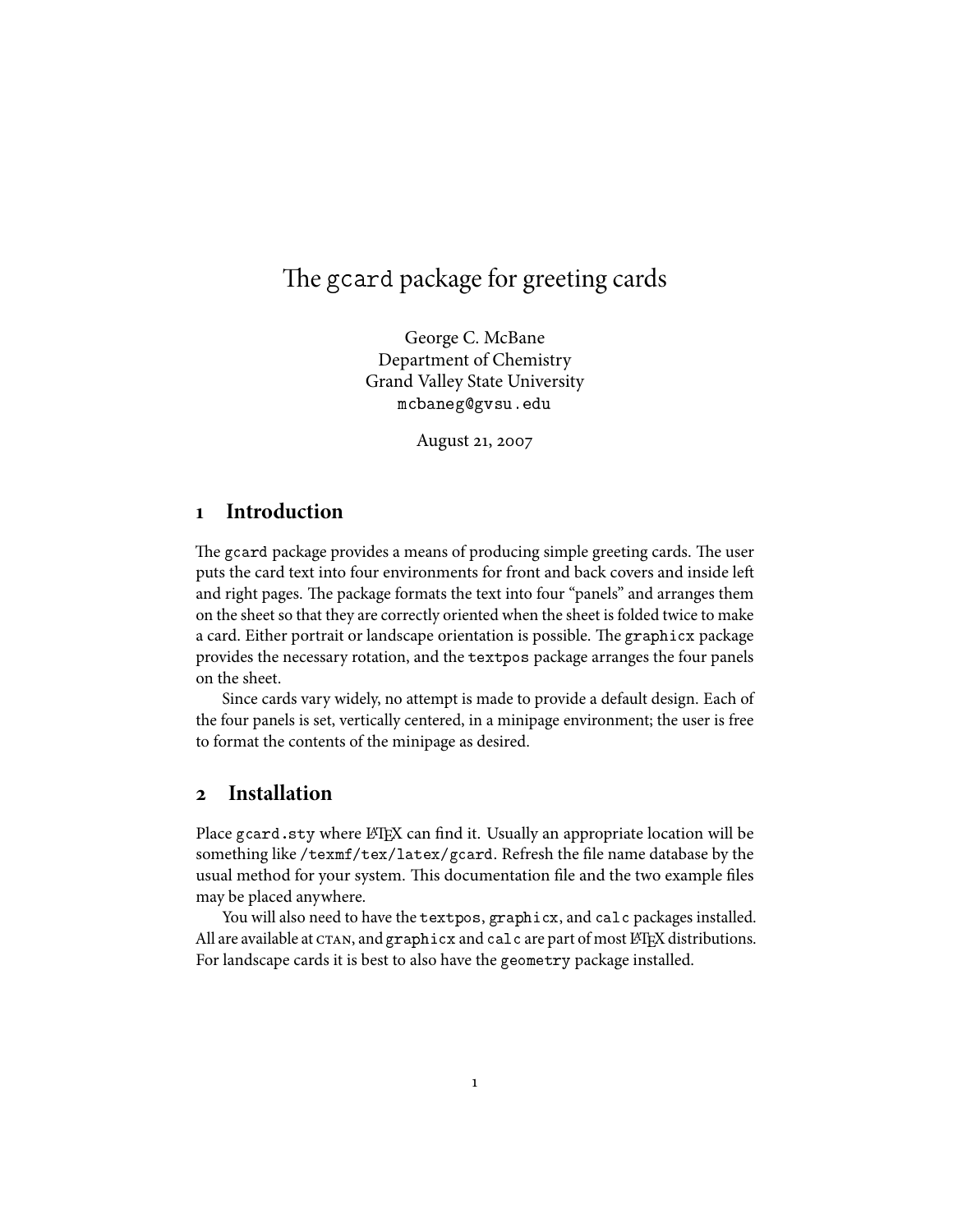#### **Usage**

Load the package with

\usepackage{gcard}

Before \begin{document}, if you want to use margins different from the defaults (0.2 in for all), set four lengths to values of your choice:

```
\setlength{\gcguttermargin}{8 mm} % inside edge of textblock
\setlength{\gcedgemargin}{\gcguttermargin} % outside edge
\setlength{\gctopmargin}{6 mm} % top
\setlength{\gcbottommargin}{\gctopmargin} % bottom
```
These margins determine the distances between the edges of the minipage containing a single panel and the edges of the folded card. They are used, along with \paperwidth and \paperheight, to compute the width and height of each panel and the placement of each panel on the page.

Then, after  $\begin{cases} \frac{d}{d\cdot} \frac{d\cdot d\cdot}{d\cdot} \frac{d\cdot d\cdot}{d\cdot} \frac{d\cdot d\cdot}{d\cdot} \frac{d\cdot d\cdot d\cdot}{d\cdot} \frac{d\cdot d\cdot d\cdot}{d\cdot d\cdot} \frac{d\cdot d\cdot d\cdot}{d\cdot d\cdot} \frac{d\cdot d\cdot d\cdot}{d\cdot d\cdot d\cdot} \frac{d\cdot d\cdot d\cdot d\cdot}{d\cdot d\cdot d\cdot d\cdot d\cdot} \frac{d\cdot d\cdot d\cdot d\cdot d\cdot}{d\cdot d\cdot d\cdot d\cdot d\cdot d\cdot d\cdot$ frontcover, backcover, insideleft, and insideright environments. Each environment sets its contents in a minipage of width \panelwidth and height \panelheight. Those two lengths may be referenced, but not changed, anywhere after  $\begin{array}{c}$  after  $\begin{array}{c}$  are meterial is vertically centered in the panel by default; to move it, use vertical spacing commands such as  $\vspace$  pace{} and  $\vt$ ill.

For example, you could specify the material for the front cover of the card with

```
\begin{frontcover}
\Large
We heard you had a little trouble with the law\ldots
\end{frontcover}
```
The text will appear vertically centered on the front cover, with normal justification.

You do not need to supply all four environments; panels corresponding to missing environments will be left blank.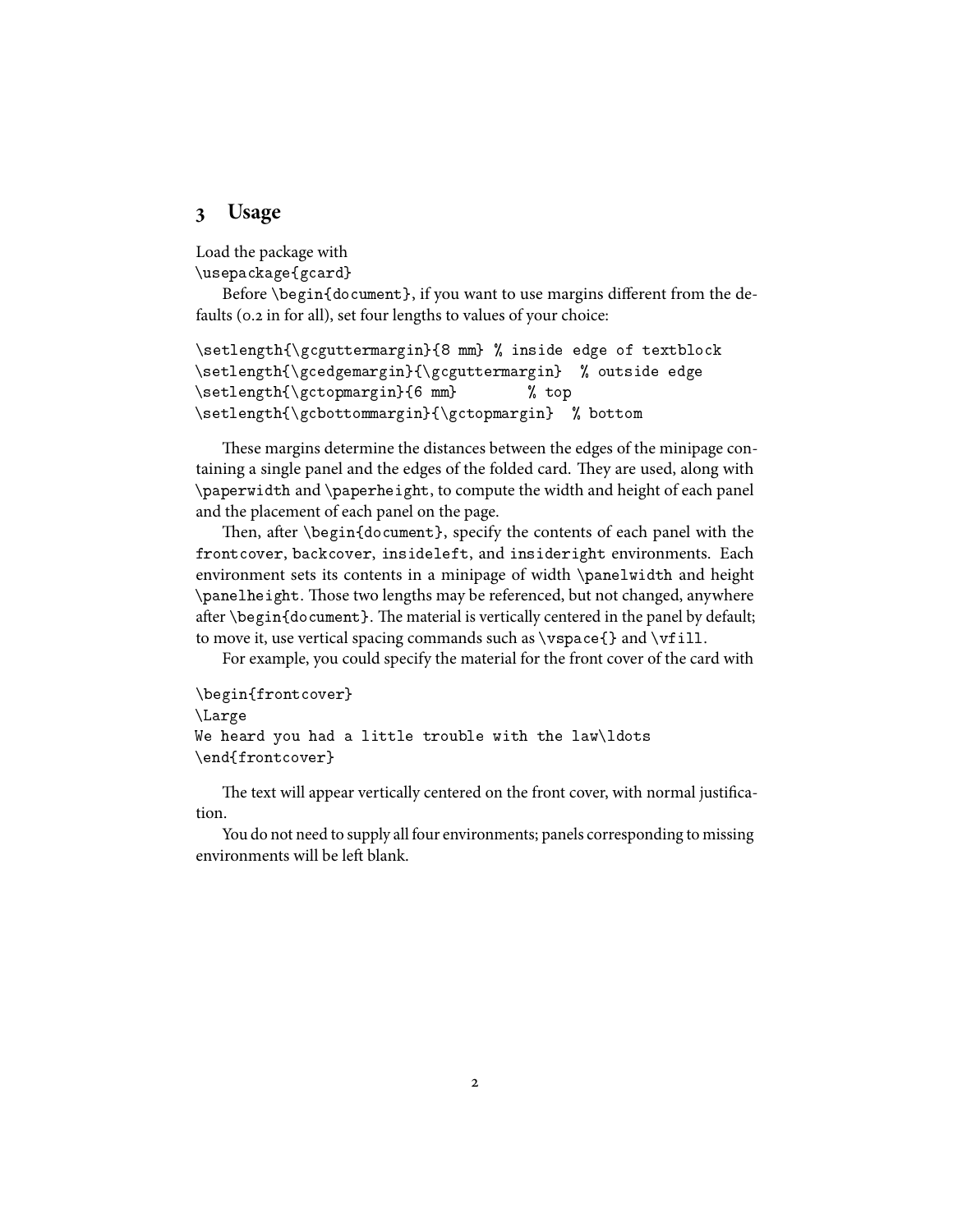#### **. Minimal example**

A very simple card can be produced by the following file:

```
\documentclass[12 pt]{article}
\usepackage{gcard}
\begin{document}
\begin{frontcover}
Dear Sir,\\
I am sending two sardine tins.
Please make me a motor-bicycle and a telescope.
\end{frontcover}
\begin{insideright}
Happy Father's Day!
\end{insideright}
```
\end{document}

### **Package options**

The only option handled directly by the package is showboxes, which is passed to the textpos package. It produces a narrow frame around each of the four panels. This frame is usually not desirable as part of the finished card since it is set tight against the enclosed minipage environment and therefore collides with any text that extends to the margins. It can be useful during the design phase since it shows clearly where the margins are.

The gcard package loads the textpos, graphicx, and calc packages. Global options specified in the documentclass command will be passed to those packages according to the default L<sup>AT</sup>EX mechanism. If you want to use those packages with specific options, you can explicitly load any of them before you load gcard. If you load textpos explicitly, you *must* use its absolute option.

To make a landscape-orientation card, you should use the landscape global option, and also call the geometry package to specify your output driver. For example, if you use dvips:

```
\documentclass[landscape]{article}
\usepackage{gcard}
\usepackage[dvips]{geometry}
```